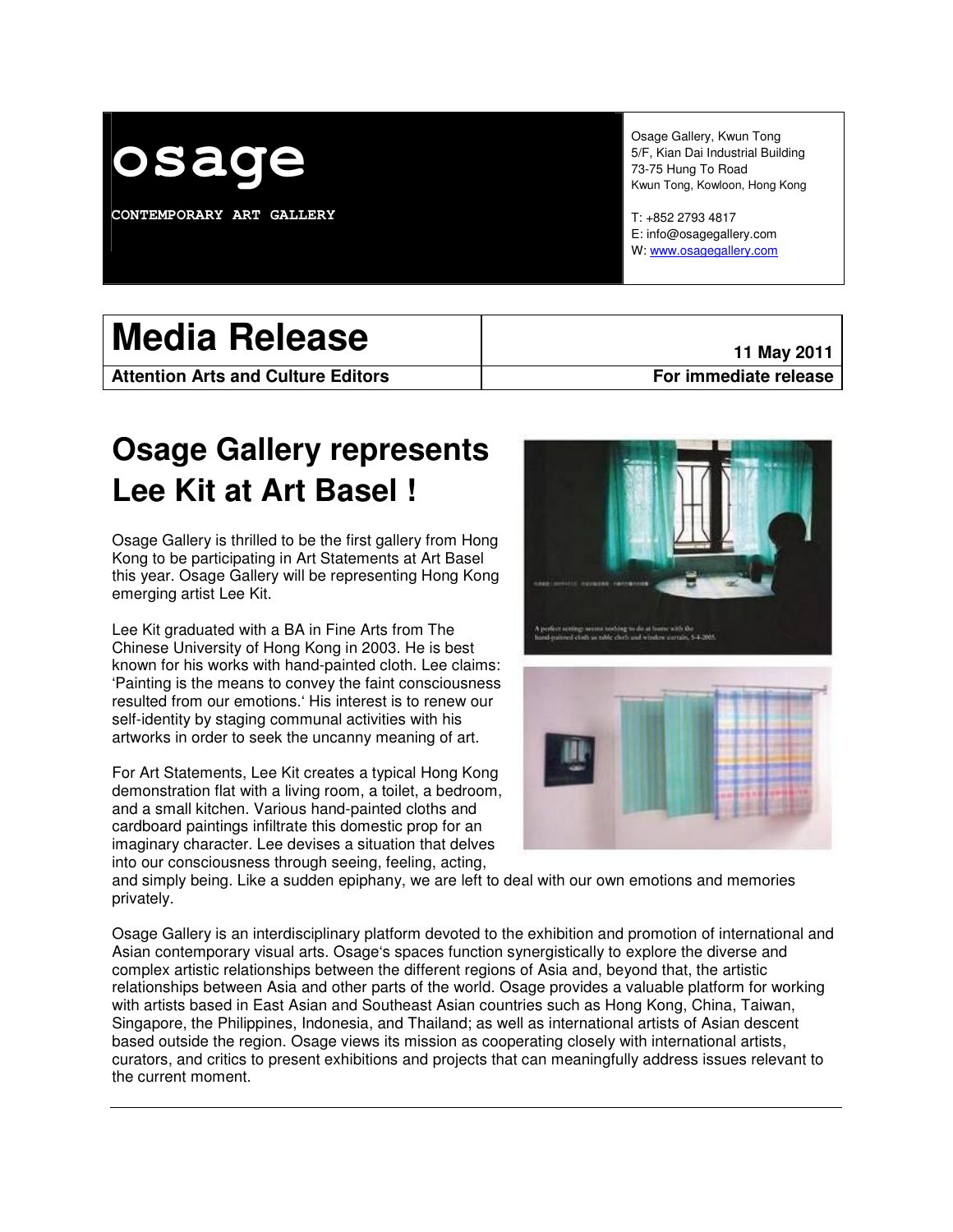In addition to organizing major group and thematic exhibitions, Osage has put on solo exhibitions by some of the most significant artists in Asia, such as Sun Yuan and Peng Yu, Shen Shaomin, and Jiang Zhi from China, as well as other Asian artists such as Jane Lee (Singapore), Lee Kit (Hong Kong), Nipan Oranniwesna (Thailand), Wilson Shieh (Hong Kong), and Charwei Tsai (Taiwan).

Further artists represented:

Poklong Anading Yason Banal Louie Cordero Ho Tzu Nyen Jiang Zhi Jane Lee Kingsley Ng Donna Ong Nipan Oranniwesna Shen Shaomin Wilson Shieh Sun Yuan / Peng Yu Maria Taniguchi Charwei Tsai Adrian Wong

--END--

## **ABOUT OSAGE GALLERY AT ART BASEL**

| Gallery name:       | <b>Osage Gallery</b>  |
|---------------------|-----------------------|
| Art Basel Section:  | <b>Art Statements</b> |
| Artist represented: | Lee Kit               |
| Curator:            | David Chan            |
| Director:           | Agnes Lin             |

## **ENQUIRIES**

Jade Enge Marketing Director | Osage Email jadeenge@osageartideas.com

**[ENCL.] APPENDIX A: ABOUT THE ARTIST APPENDIX B: PRESS IMAGES**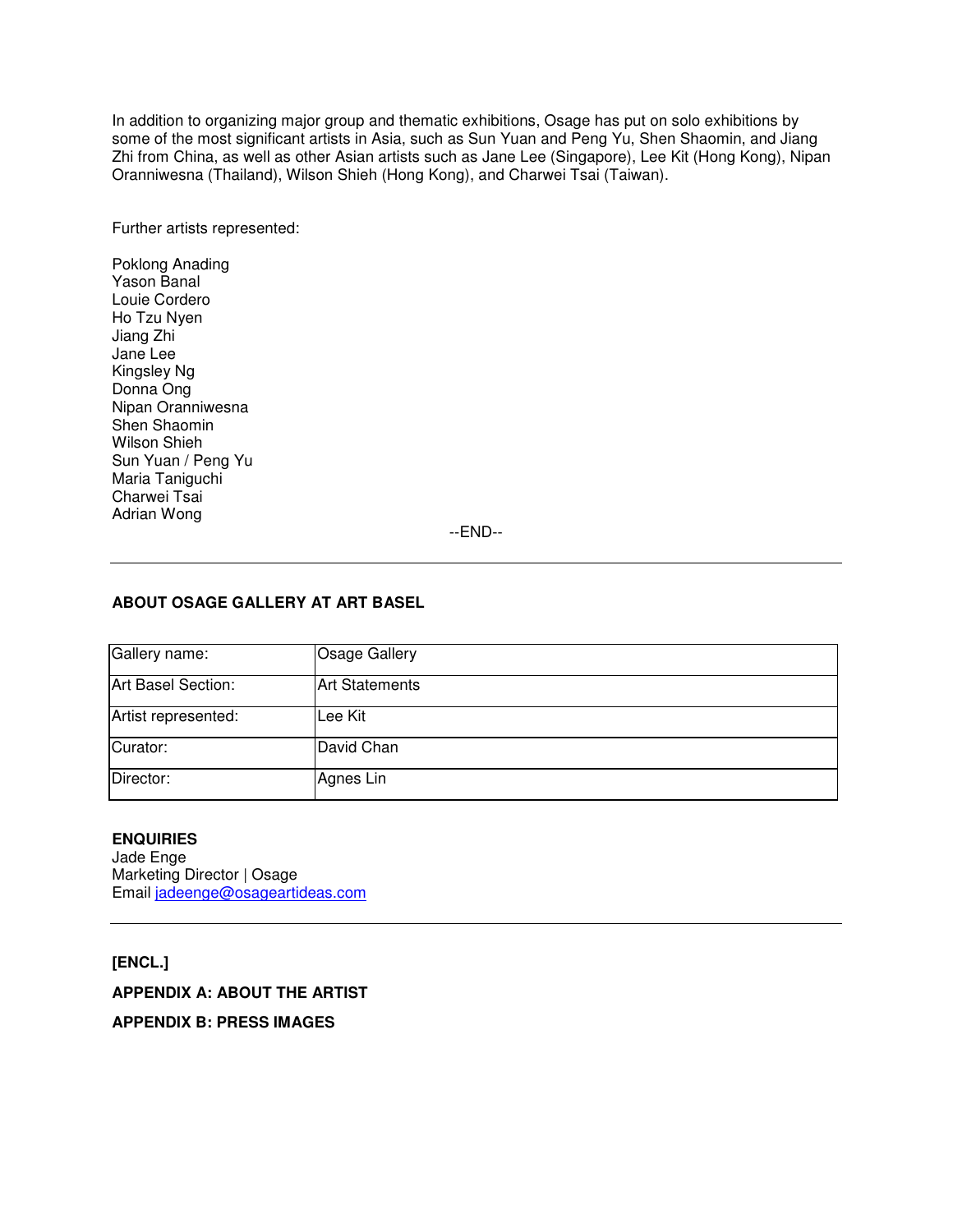# APPENDIX A: ABOUT THE ARTIST

## CURRICULUM VITAE

| 1978 | Born in Hong Kong                                                       |
|------|-------------------------------------------------------------------------|
| 2006 | Studying at The Chinese University of Hong Kong,                        |
|      | Master of Fine Art in the Fine Art Department                           |
| 2003 | Graduated from The Chinese University of Hong Kong, Fine Art Department |
|      | Currently lives and works in Hong Kong                                  |

## SOLO EXHIBITIONS

| 2011 | How to set up a room for Johnny?, Art Statements section, Art Basel 42, Osage<br>Gallery, Basel, Switzerland<br>1, 2, 3, 4, Lombard Freid Projects, New York, USA |
|------|-------------------------------------------------------------------------------------------------------------------------------------------------------------------|
|      | 'Watching Soaps (I can't recall the day that I last heard from you)',<br>Osage Kwun Tong, Hong Kong                                                               |
| 2010 | 'Well, that's just a chill', ShugoArts, Tokyo, Japan                                                                                                              |
|      | Hands, MiArt 2009, Milan, Italy                                                                                                                                   |
| 2009 | Someone Singing and Calling Your Name, Osage Soho, Hong Kong                                                                                                      |
|      | A Suit-case, Galleria Dell' Arco, Palermo, Italy                                                                                                                  |
|      | 'I'm missing someone but I don't know who's that someone.', Seoul, Korea                                                                                          |
| 2008 | Remains from several days, Mori Gallery, Sydney, Australia                                                                                                        |
|      | My Pillow seems like a bed, a pillow seems like my bed, Cheng Ming Building, The<br>Chinese University of Hong Kong                                               |
|      | (Ready-made) Everyday, Enjoy Public Art Gallery, Wellington, New Zealand                                                                                          |
| 2007 | 3 / 4 suggestions for a better living, Para/site Art Space, Hong Kong                                                                                             |
| 2001 | Painting Furniture, works by Lee Kit, Yiliu Painting Factory, Fotan, Hong Kong                                                                                    |

## GROUP EXHIBITIONS

| Art Stage Singapore, Marina Bay Sands, Singapore                                  |
|-----------------------------------------------------------------------------------|
| Lui Chun Kwong. You Are Here, I Am Not. From Ho Siu Kee to Kong Chun Hei, Osage   |
| Popping Up: Revisiting the relationship between 2D and 3D, Hong Kong Arts Centre  |
| Exhibition Experiment 3: Degenerate Art Exhibition, Wrong Place, JCCAC, Hong Kong |
|                                                                                   |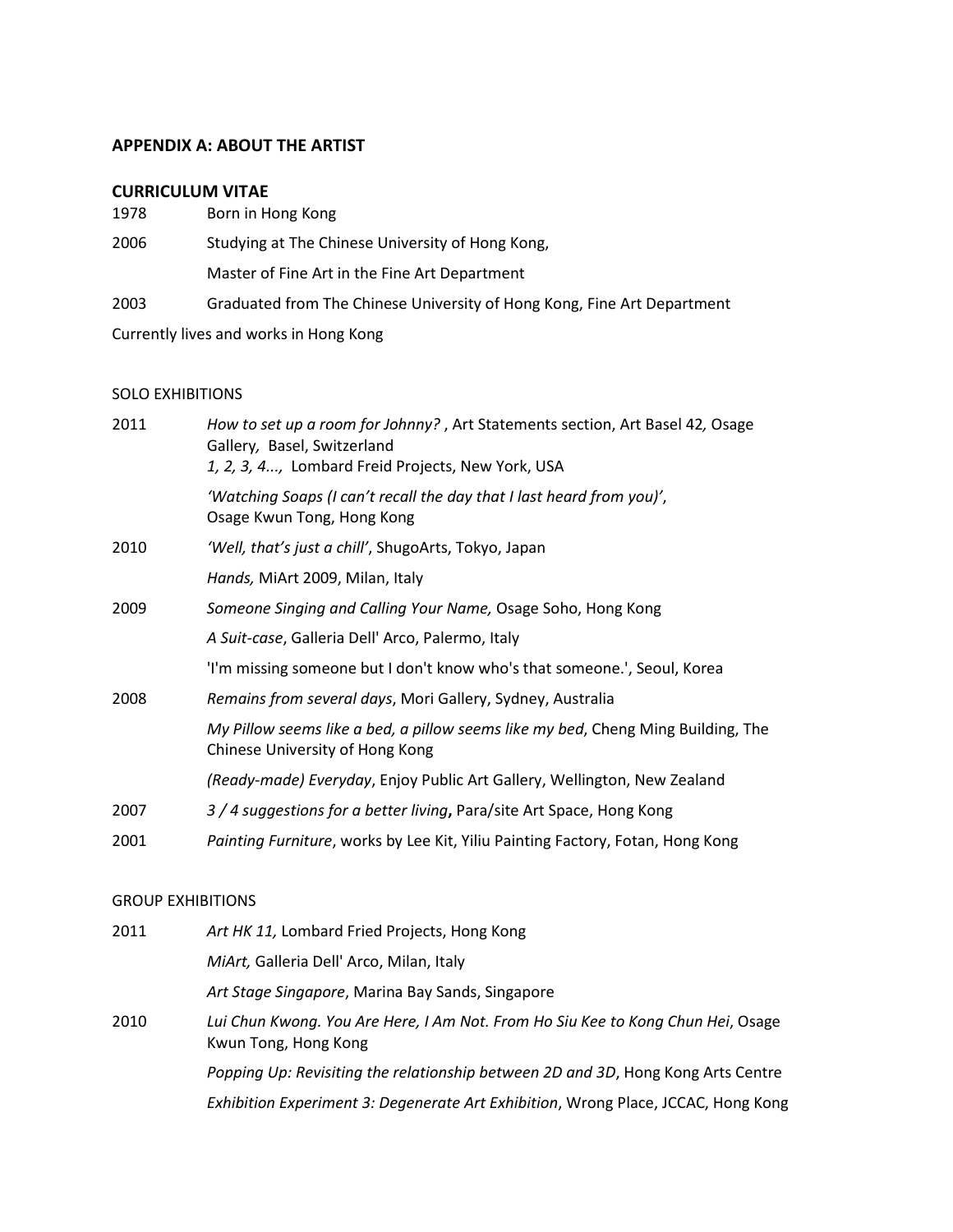Exhibition Experiment 2: Out of the Box, Wrong Place, JCCAC, Hong Kong Shcontemporary 10, Shanghai Exhibition Centre, Shanghai, China Art Taipei 2010, Osage Gallery, Hong Kong Popping Up: Revisit the Relationship Between 2D and 3D, Hong Kong Arts Centre, Hong Kong The Burden of Representation, Osage Kwun Tong, Hong Kong ART HK 10, Osage Gallery, Hong Kong No Soul for Sale, Tate Modern, London, UK Inventory: New Art From Southeast Asia, Osage Singapore Jane Lee | Lee Kit | Donna Ong, Osage Kwun Tong, Hong Kong 2009 1 Degree of Separation, Chinese Art Centre, Manchester, UK Hatered Kappagizm, Y3K, Melbourne, Australia Art Verona, Italy Platform, Kimusa site, Artsonje Centre, Seoul, Seoul Louis Vuitton: Passion of Creation, Hong Kong Museum of Art Hong Kong International Art Fair 2009, Hong Kong Convention and Exhibition Centre Portrait of Self Exile, The Shop, Beijing, China China International Gallery Exposition, China World Trade Centre Hall, Beijing, China Emporium, Fabicca Borroni, Milano, Italy Friends of the Divided Mind, Royal College of Art, London, UK Some Rooms, Osage Shanghai, China Hong Kong Art Walk 2009 Hong Kong Charming Experience, Hong Kong Museum of Art Re-animation, JCCAC, Hong Kong Love Simply, Hang Fat Studio, Fotan, Hong Kong 2008 Lala Land, Blue Lotus Gallery, Hong Kong The Shop –  $1^{st}$  Edition, The Shop, Beijing, China Frieze Art Fair, London, UK Beijing Art Salon, Beijing, China Domestic Affair, Galleri 21, Malmo, Sweden Sprout from White Night, Bonnier Konsthall, Stockholm, Sweden 3th Guangzhou Triennial, Guangzhou, China Inside Looking Out, Osage Singapore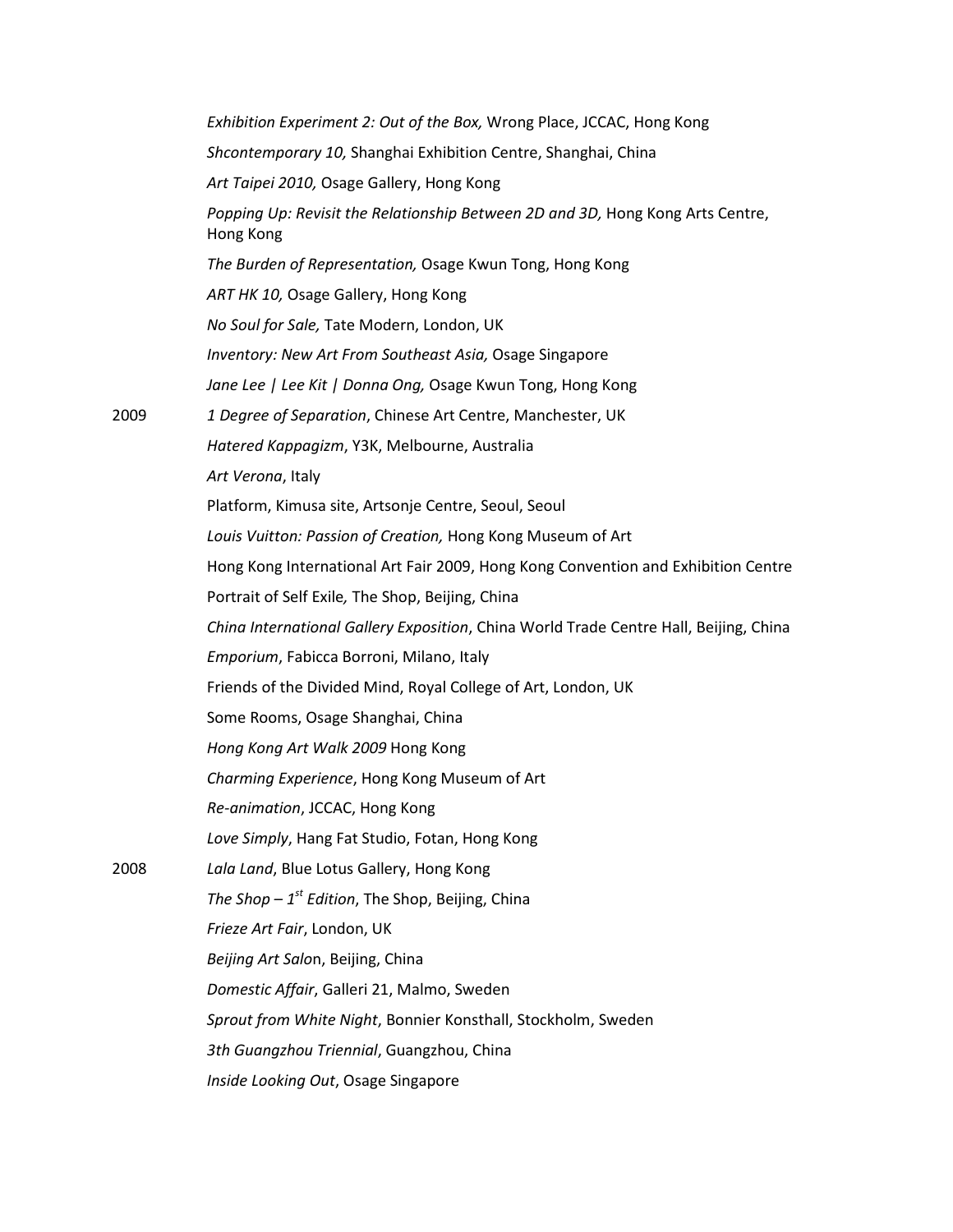|      | The Un-realized, Cheng Ming Building, the Chinese University of Hong Kong                                                                                       |
|------|-----------------------------------------------------------------------------------------------------------------------------------------------------------------|
|      | Colour-blind, Cheng Ming Building, the Chinese University of Hong Kong                                                                                          |
|      | Hong Kong International Art Fair 2008, Hong Kong Convention and Exhibition Centre                                                                               |
|      | HK Unveiled-Contemporary Art in the SAR, Atting House, Hong kong                                                                                                |
|      | Exchange Exhibition, Off Ground Gallery, The University of Virginia, USA                                                                                        |
|      | Sun of Beach, Wong Wai Wheel Art Space, Hong Kong                                                                                                               |
| 2007 | The Preview of West Kowloon Exhibition Venue, C&G Artpartment, Hong Kong                                                                                        |
|      | 14QK, Para/site Art Space, Hong Kong                                                                                                                            |
|      | Histori-City, Asian Art Achrive, Hong Kong                                                                                                                      |
|      | ArtMart 2007, Three Pacific Place, Hong Kong                                                                                                                    |
|      | The 1 <sup>st</sup> Hong Kong International Contemporary Art Fair, Hong Kong Exhibition Centre                                                                  |
|      | Inside Looking Out-Art and Life, Osage Beijing, China                                                                                                           |
|      | Time After Time, Hollywood Centre, Hong Kong                                                                                                                    |
|      | Reversing Horizon, Museum of Contemporary Art, Shanghai, China                                                                                                  |
|      | A Separate Domain, Hui Gallery, the Chinese University of Hong Kong                                                                                             |
|      | Inside Looking Out, Osage Kwun Tong                                                                                                                             |
|      | Pearl River City, the Contemporary Art Centre, Lithuania                                                                                                        |
|      | Prison Art Museum, Victoria Prison, Hong Kong                                                                                                                   |
|      | Fotanian, studio open days at Fotan Studios in the industrial district, Hong Kong                                                                               |
| 2006 | ArtMart 2006, Three Pacific Place, Hong Kong                                                                                                                    |
|      | The Pearl River Delta, Nassauischer Kunstverein, Germany                                                                                                        |
| 2005 | Hong Kong Art Biennial 2005, Hong Kong Museum of Art                                                                                                            |
|      | Metropolis Strip(p)ed, The Substation, Singapore                                                                                                                |
| 2004 | Art-mart 2004, Para/site Art Space, Hong Kong                                                                                                                   |
|      | Fotanian, studio open days at Fotan Studios in the industrial district, Hong Kong                                                                               |
|      | Intimate Re-collection, Hanart T-Z Gallery, Hong Kong                                                                                                           |
|      | Painting, Un-painting, works by Chester Chu, Alex Heung, Lee Kit, Woody Lee,1a<br>Space, Cattle Depot, Hong Kong                                                |
| 2003 | Art-mart 2003, Para/site Art Space, Hong Kong                                                                                                                   |
|      | Fotanian, studio open days at Fotan Studios in the industrial district, Hong Kong                                                                               |
|      | Hong Kong Art Biennial 2003, Hong Kong Museum of Art                                                                                                            |
|      | Graduation: Moving Forward, Looking Back, the graduation exhibition of the Fine Art<br>Department, CUHK, The Museum of Art, the Chinese University of Hong Kong |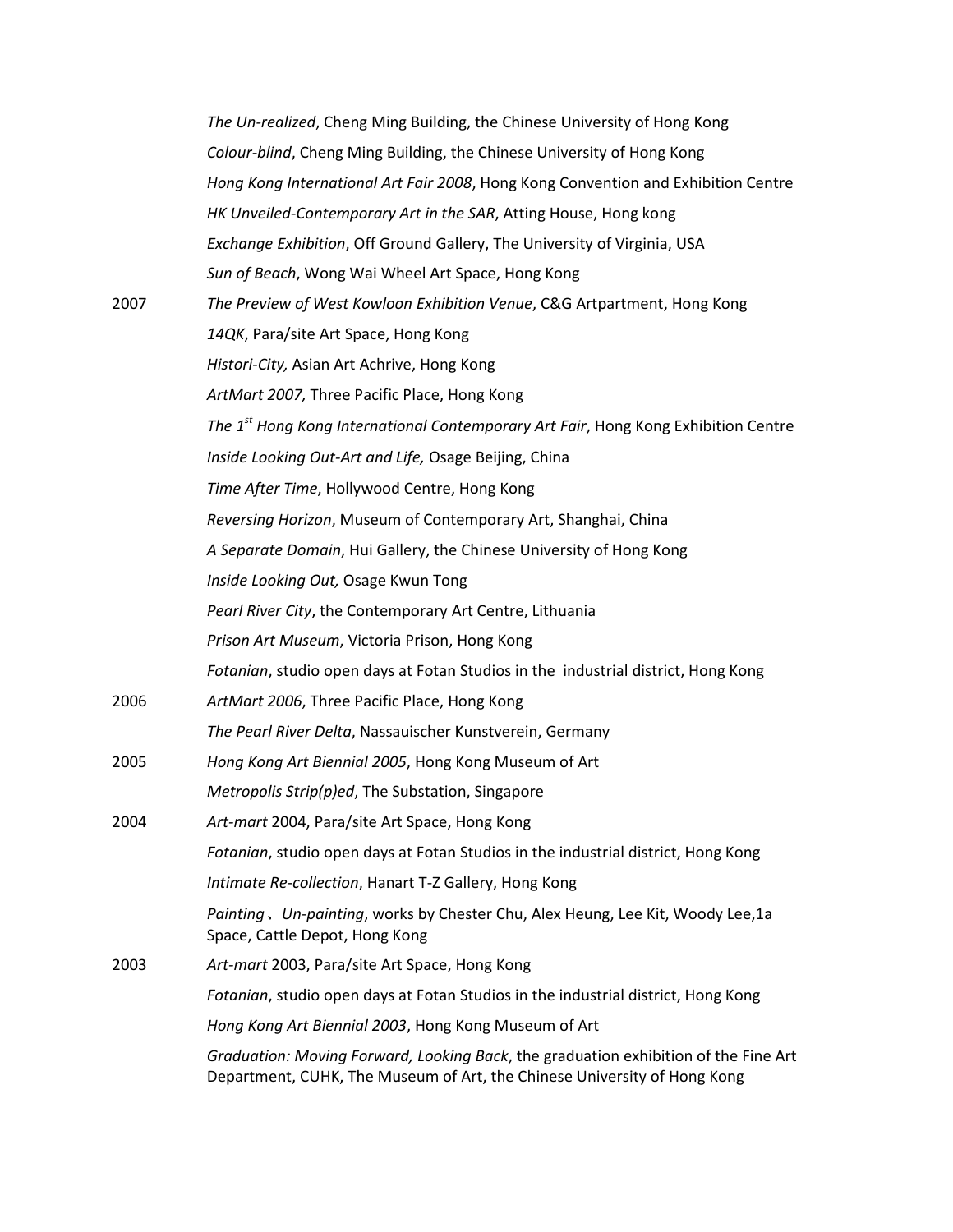| 2001                | Hong Kong Art Biennial 2001, Hong Kong Museum of Art                                                                |
|---------------------|---------------------------------------------------------------------------------------------------------------------|
|                     | Demonstration Flat, boxes exhibition, Cheng Ming Building, New Asia College, the<br>Chinese University of Hong Kong |
| 2000                | Untitled, paintings by Lee Kit, Ma Chi Hang, Sir Run Run Shaw Hall, the Chinese<br>University of Hong Kong          |
|                     | 'sh', paintings by Au Hoi Lam, Lee Kit, Fringe Club, Hong Kong                                                      |
| 1999                | Year Two Exhibition, The Hui Gallery, New Asia College, the Chinese University of Hong<br>Kong                      |
| 1999-<br>2003, 2007 | Annual Exhibition of the Fine Art Department, the Chinese University of Hong Kong                                   |

# AWARDS

2003 Cheung's Fine Arts Award (painting), The Art of CUHK

# COLLECTION

Stedelijk Museum voor Actuele Kunst

The Hong Kong Museum of Art Private collection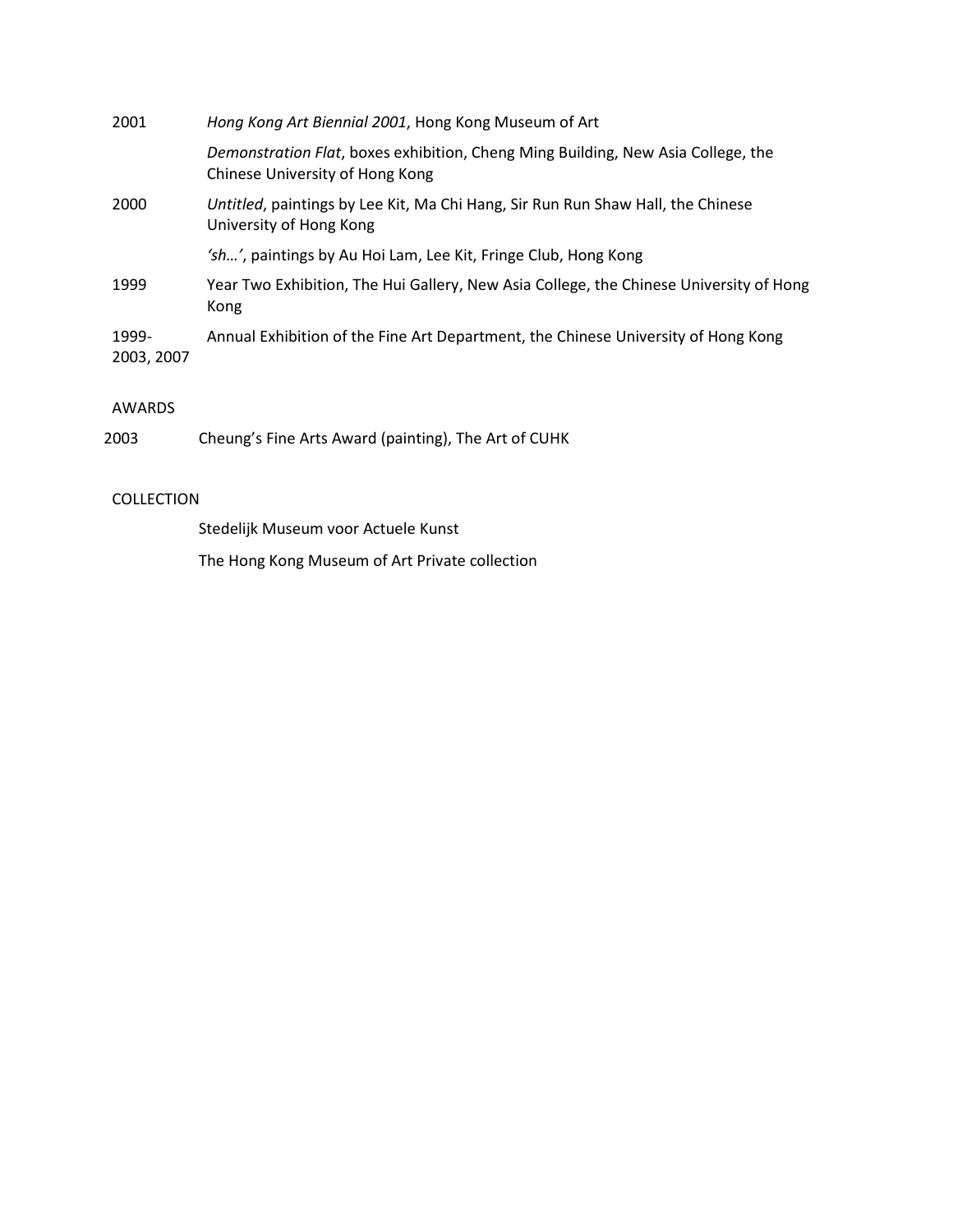## **APPENDIX B: PRESS IMAGES**



Lee Kit, 2011 Johnson's – Baby bar (I) Acrylic, emulsion paint, inkjet ink on cardboard 52 x 62 x 6 cm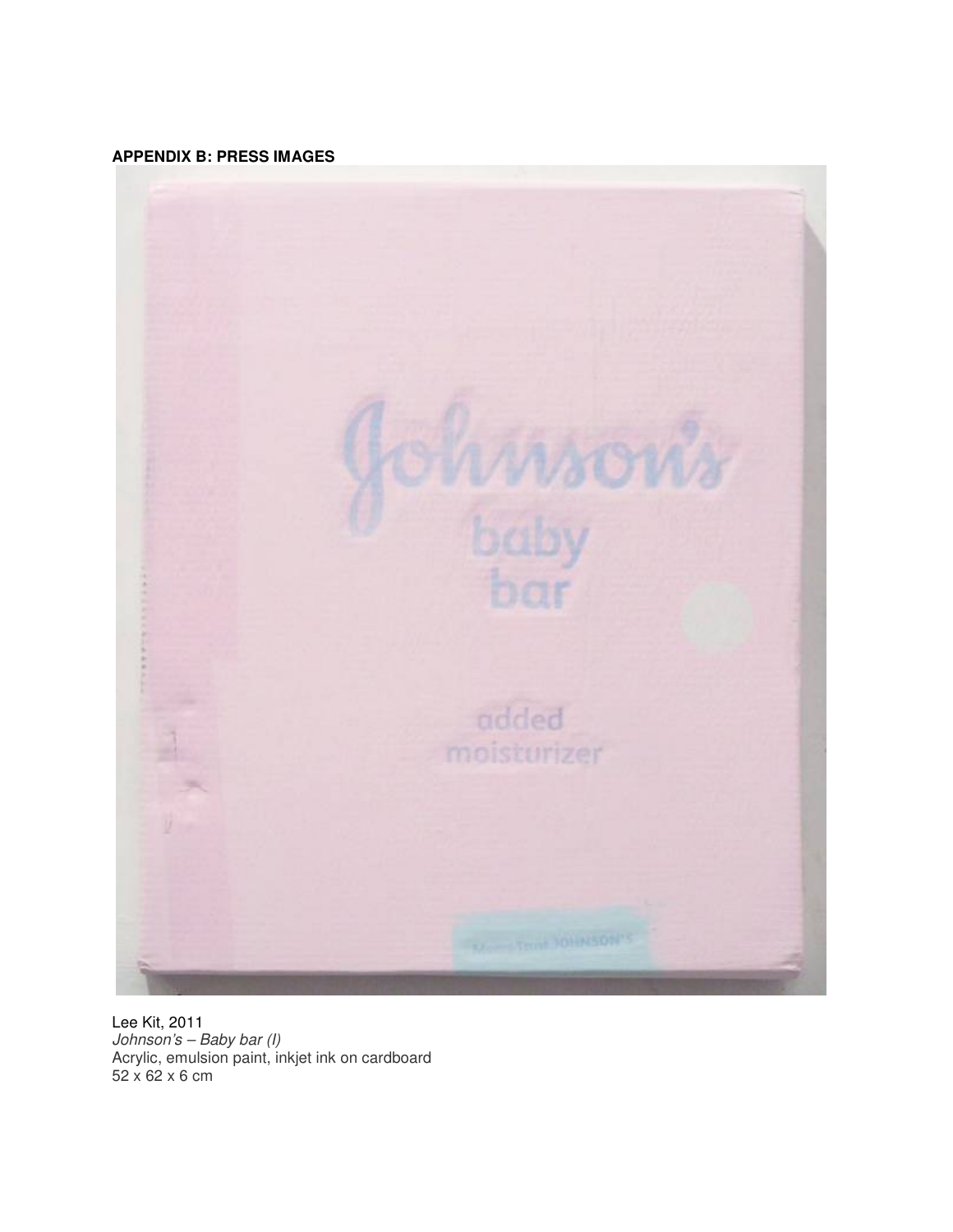

Lee Kit, 2010 Smith & Nephew - Unstretched Acrylic, emulsion paint, inkjet ink and tape on cardboard 100cm X 76cm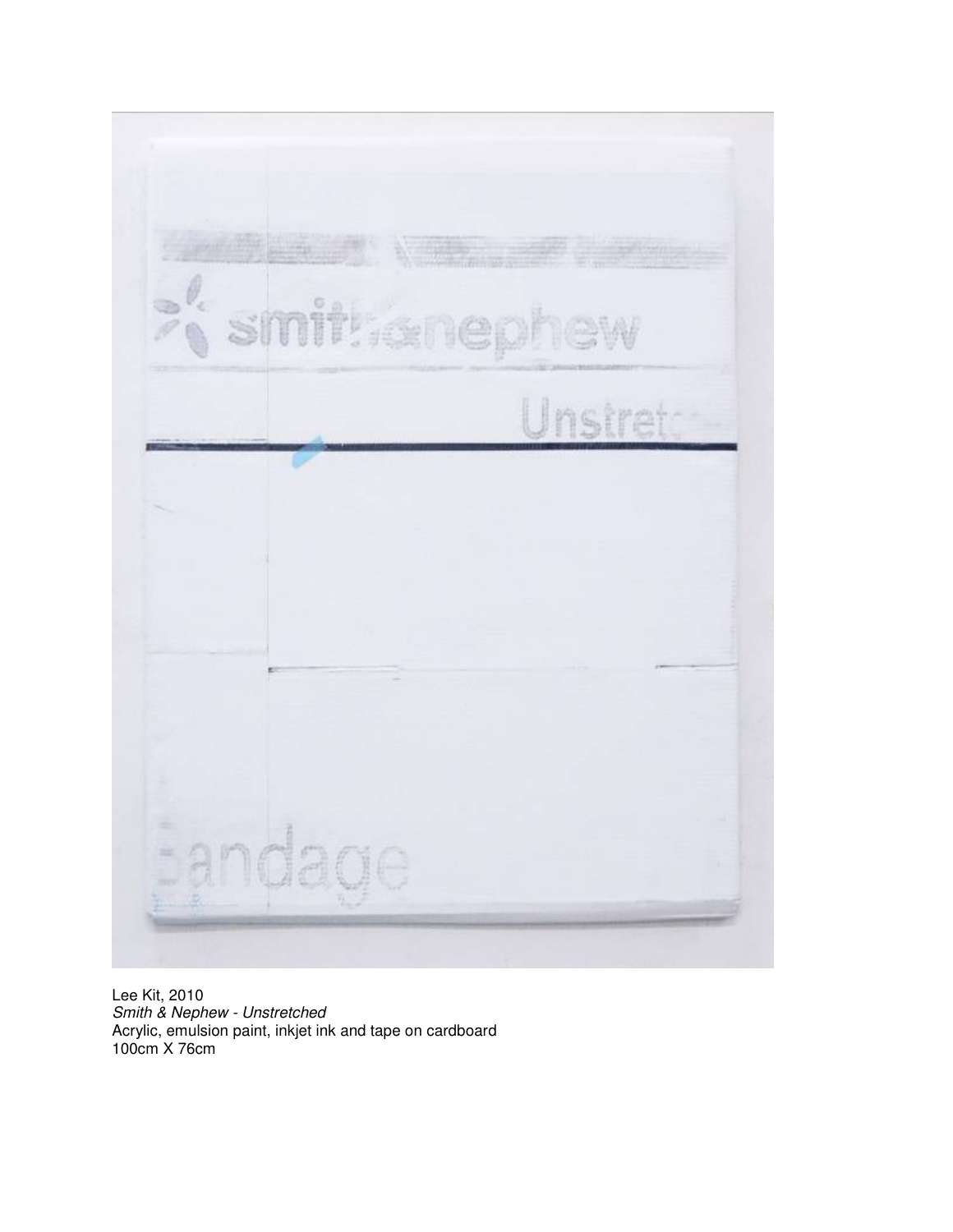

Lee Kit, 2005 Ideal Standard: (A perfect setting: nothing to do at home with the hand-painted cloth as table cloth and window curtain, 5-4-2005.) Acrylic on fabric, photograph Dimensions variable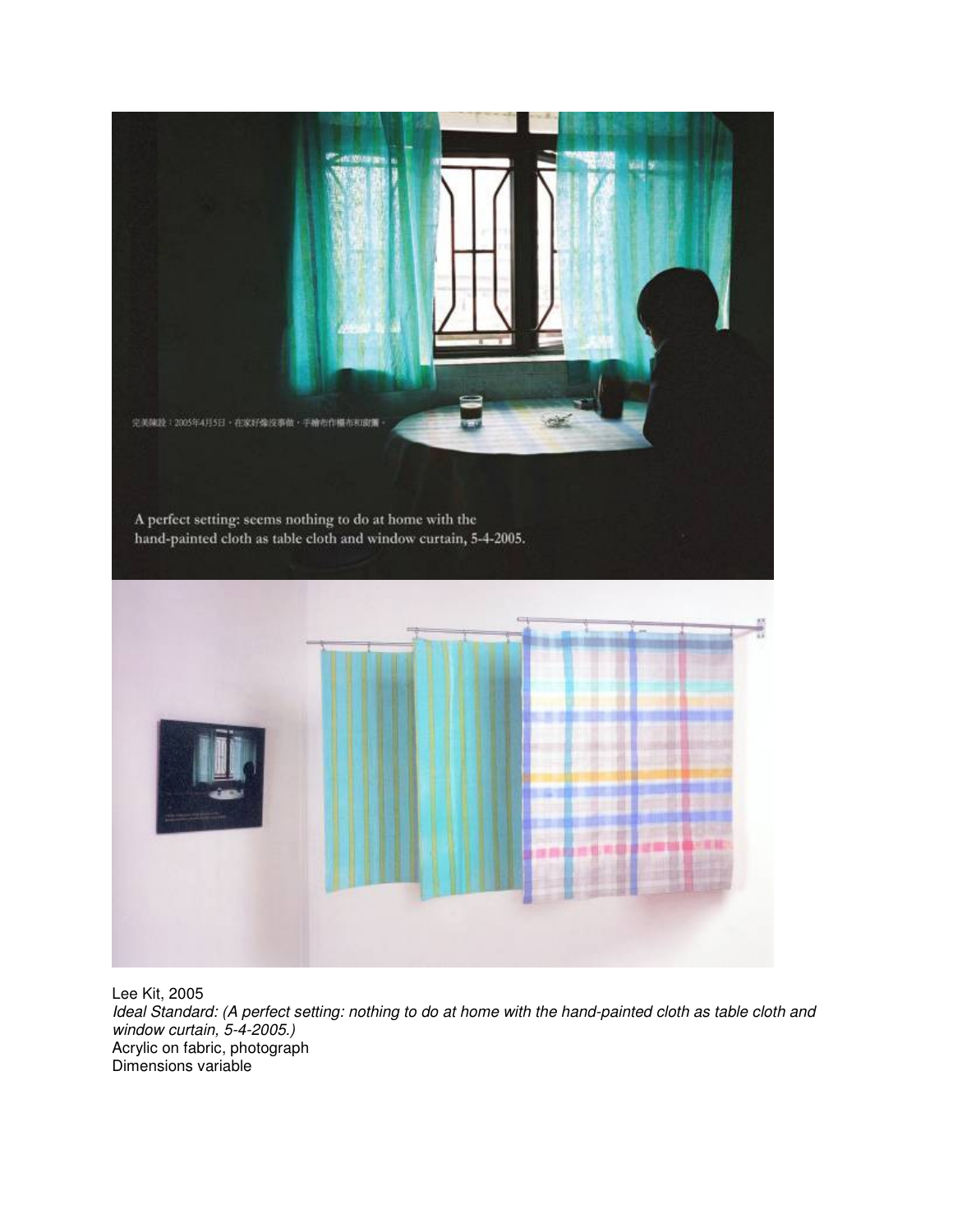

Lee Kit, 2003 One Night: Dinner with friends and hand-painted cloth. 2 tablecloth, 2 photo document



Lee Kit, 2005 Public holiday: Picnic with friends and hand-painted cloth at Lamma Island, HK 2 picnic cloth, 1 photo document